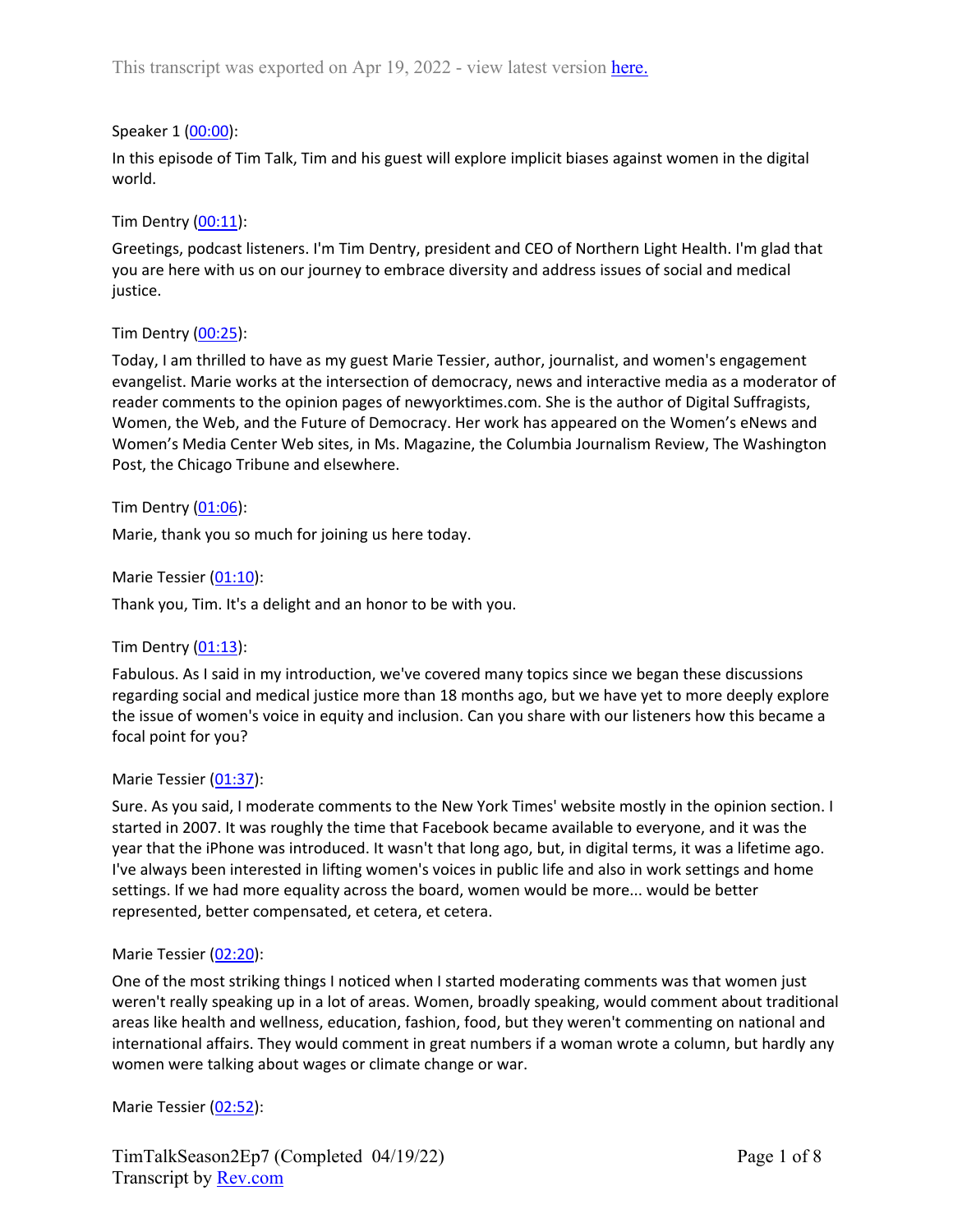I was sitting there thinking, "What's going on here?" There is literally no barrier to a woman speaking up on a website. It's a clicker. It's our mouth. That's the only difference. When you click, speak up or comment or share your voice, so I started looking at what was going on, and I started counting comments, and it looked like in the beginning, very early, that women were submitting about 25 to 30% of the comments in opinion, and I thought, well, that is an amazingly similar number to the representation that women have in Congress. It's amazingly similar to the representation that women have in news stories as experts. It's amazingly similar to women who are reporting the news on television and on front pages of newspapers worldwide.

# Marie Tessier [\(03:45](https://www.rev.com/transcript-editor/Edit?token=31X8m7HaIEfS8ogrNTyv7WLGdhDSAkfRas_RfBBKaooJLpNjkXMVtnt2sYW0z24oDq0_cQvcvtRjwezr9o4caAxtBRA&loadFrom=DocumentDeeplink&ts=225.44)):

It's quite a bit better than the representation of women on corporate boards and in a lot of professions, but a lot of things started to line up for me in the middle, let's say, 2014, 2015. In 2015, global data came out from Australia showing the same patterns of women's voices in news sites in Europe, Australia and Asia.

# Marie Tessier [\(04:06](https://www.rev.com/transcript-editor/Edit?token=SGY5ixFes5itWH7YqRtNVqAIw_qZai-yMHIGRIfnaobRU6QuxqYo5Rk070fs791ZDlp1D01Y379ZJvugQj6QOw4acs4&loadFrom=DocumentDeeplink&ts=246.53)):

What I found, Tim, is that women's voices remain deeply underrepresented in our public life. 100 years after women earned the right to vote in the United States, the voices of women and people of color remained deeply dis counted throughout society. Any woman can tell you about her experiences in the office, being interrupted and dismissed, how a woman will bring up an idea, and then the dude brings it up at the next meeting or later in the same meeting and he's credited with the idea. It's so silly, but it happens literally every day in offices all over this country.

# Marie Tessier [\(04:45](https://www.rev.com/transcript-editor/Edit?token=nb_Cz3Zu7hZjpi4yhQVxXwpJj2V6eCG4SWY35NdIrLcJG-V7twpZTCMOGHGcwyaVhPYBSR4iWZ1CHQs7W_xp_c_4-B4&loadFrom=DocumentDeeplink&ts=285.03)):

There's a profound, pervasive social power that continues to elevate some voices in public life and to diminish others. It discourages women and people of color from having a full voice in pretty much every conversation, but there are steps that organizations and institutions can take, leaders can take, staff people can take.

# Marie Tessier [\(05:09](https://www.rev.com/transcript-editor/Edit?token=LvFqS6O8SlDvW5w9yRdcCcoY8ypTiqTGKzk5u_Of2G4auevmmuQA1cMzK6Rycg1GCLlvYPbOI7cUUnqzXFozZGzkH00&loadFrom=DocumentDeeplink&ts=309.93)):

The thing that I think is so compelling about the global data is that it's really a barometer for women's equality in so many ways. We all know about the healthcare research that women and men reporting the exact same levels of pain are treated differently. Women are perceived as having less pain, even when the numbers are exactly the same, and they're more often referred for psychotherapy, for example.

# Marie Tessier [\(05:33](https://www.rev.com/transcript-editor/Edit?token=RkWWcAnl6sHa3kqGBga8vpAnWo-j0gXjqTqKVAd6hAwg7qzmvgjFsuDnaYA3hQMV88O-JPVgIXlkUku-nwBXXxWC6bI&loadFrom=DocumentDeeplink&ts=333.93)):

We know that until recently, until my adult life, medical research about heart conditions was conducted exclusively on men. Cardiologists knew that heart disease was a leading cause of death for women, but it didn't make it into the research at all. I mean, it's so absurd. It's hard to even think that that was recent, but it was. I mean, it's affected my friends who didn't ever understand that they were having a heart attack. It's really a scary and profound level of problem in every aspect of life.

Marie Tessier [\(06:09](https://www.rev.com/transcript-editor/Edit?token=DtloMFjgDBhMcGBHKziUyc6RUtb_TTwCqMmfXHQQcuPXy7Bc--nMOwpL6jHS83aogEU_yhgszo-trcozSKtmuowGwVk&loadFrom=DocumentDeeplink&ts=369.72)):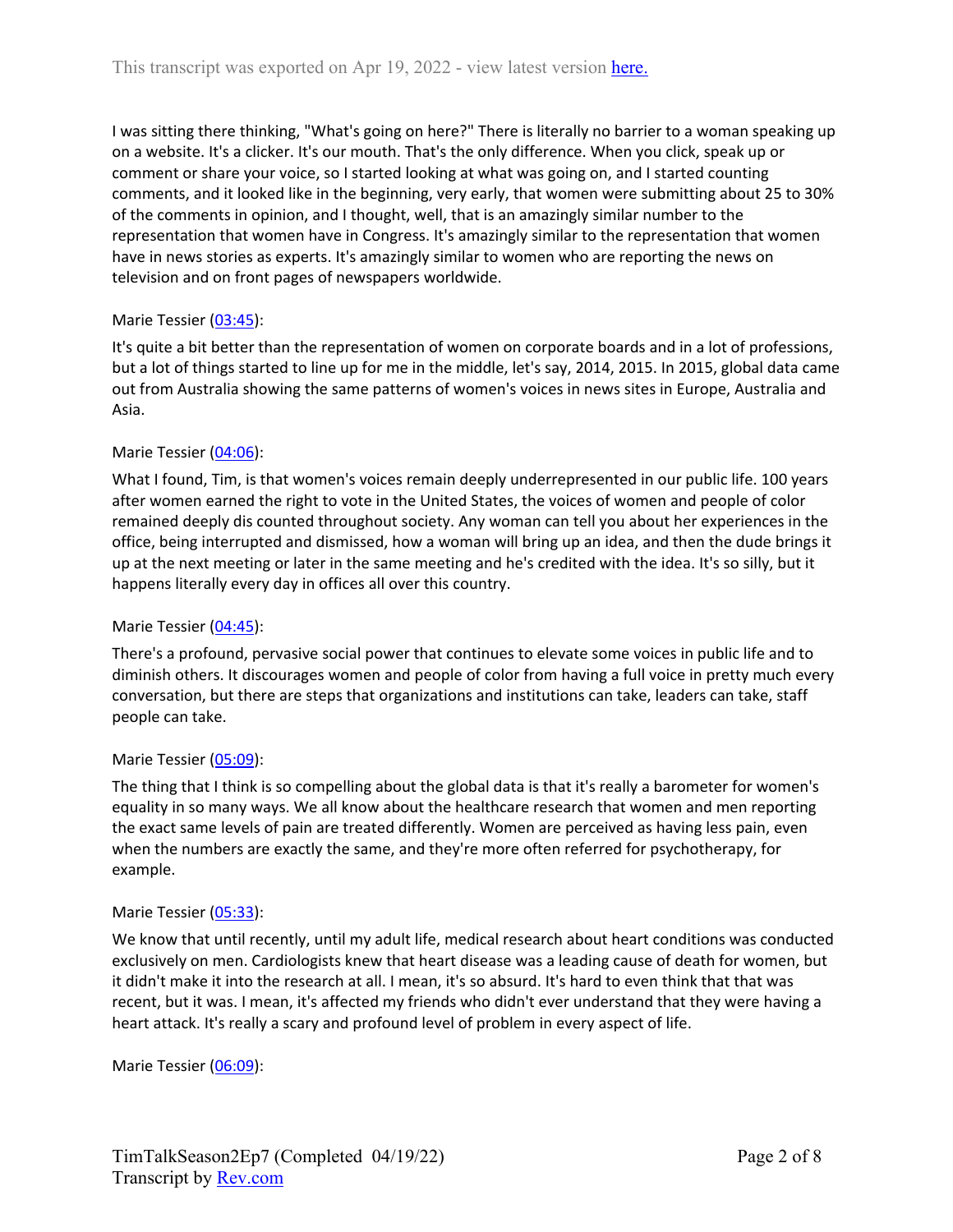The really tricky part about all of this is that we're so accustomed to this level of representation that it looks normal to most people. The reason that women were speaking up less on the New York Times' website is because they don't feel like they should be taking up that much space in the conversation or they know that they're going to get negative feedback, and that's because women and people of color and people from LGTBQ communities are just not given as much authority when we speak.

### Marie Tessier [\(06:39](https://www.rev.com/transcript-editor/Edit?token=EG0G_LP2ElfePfisqjpMlioRud0nuB2vAeYtUuKqUxtCFyvKQJqayEcKUslNaGWoNeg5BqVUzfRd3le3_Dk5T6cAOzE&loadFrom=DocumentDeeplink&ts=399.66)):

Because of the many improvements in women's status, it's a shock to see the data from many, many fields that shows how historic gender segregation continues to operate today. I think of women's voices as being stuck in an age of the La Brea Woman, the hominid that was found in the La Brea Tar Pits. We're just stuck in this deep tarry goo, and we have a long way to go. I think of it as fossils of official exclusion of women from the public square. They function as the new bones of modern society, digital technology in literally every corner of our lives.

### Tim Dentry ([07:20\)](https://www.rev.com/transcript-editor/Edit?token=0dUlvqCKOEWVPb-4O6W9p_dMs_rikprX1ZEoJgJDLa0EykkD3BmJqOVBi8bfyXdLLwJgDRI4F8EwWhxqI-_1u7ZQzZI&loadFrom=DocumentDeeplink&ts=440.04):

Thank you. That is profound, and just a couple of things that really struck home. Many things that you just said, Marie, struck home with me. One is you said you started this thinking process, this journey, this engagement in 2007, and it's almost uncanny that my introductory comments were that we're going to start to really talk deeply about this in 2022. Not that it hasn't, not that it hasn't been on people's minds, obviously, it's continuously on people's minds I'm sure, but not necessarily in the form of an engaged conversation, and so what we're trying to do, what we are doing, what you and I are doing this very minute is what we're going to try to do with all the women that we work with in Northern Light to really, again, listen first of all and learn.

#### Tim Dentry  $(08:14)$  $(08:14)$ :

Second, you said lifting women's voices and that... in public life and in the workplace, at home setting and that kind of thing, and that's so true, and it just made me think of all the.... and the term that came to mind was strong women. I'm not sure it has to be encapsulated in one word, strong, and maybe that's my maleness coming out, that it's a strong women figure, but I have had strong women figures in my life, obviously, my mother, like most people's strong figures, but Sister Mary Thomas, who was the first CEO of a hospital that I worked for, and I literally learned my way of what's important in healthcare from Sister Mary Thomas. I worshiped the ground she walked on, and others as well.

#### Tim Dentry  $(09:04)$  $(09:04)$ :

They lifted women's voice and, again, not by taking on some dominant kind of personality and persona, but by being themselves and by getting the most out of others and helping to lift others. The contrary side of that is diminishing others, and, oh, does that strike at the heart for me? If anyone diminishes anyone for any reason, it just goes counter to I think what... definitely what I believe that's my life philosophy. I think everyone that I work with really values the fact that we need to raise people and not diminish people. I just wanted to share with you. Those are three things in particular that really drove home with me.

#### Marie Tessier [\(09:55](https://www.rev.com/transcript-editor/Edit?token=UNLe5Dy9tmxiW9Z7Xburmy2V9Ij_j7qcPMNNSmoE8Nj6ivzJc9pDg7vlwf41twR9FZcNEF_z65AF7-nrbV5RJhDYwss&loadFrom=DocumentDeeplink&ts=595.69)):

Can I add something just at that very point, Tim?

Tim Dentry ([09:58\)](https://www.rev.com/transcript-editor/Edit?token=3zxyKkqTC-hpZVzEA3kKmnqi4a5qw5dOcw5V_TgQT4fx7sgwvayjtUGrj8UJ_AUSlOkHsPyublqlC4UGEWHvDHF9e2c&loadFrom=DocumentDeeplink&ts=598.37):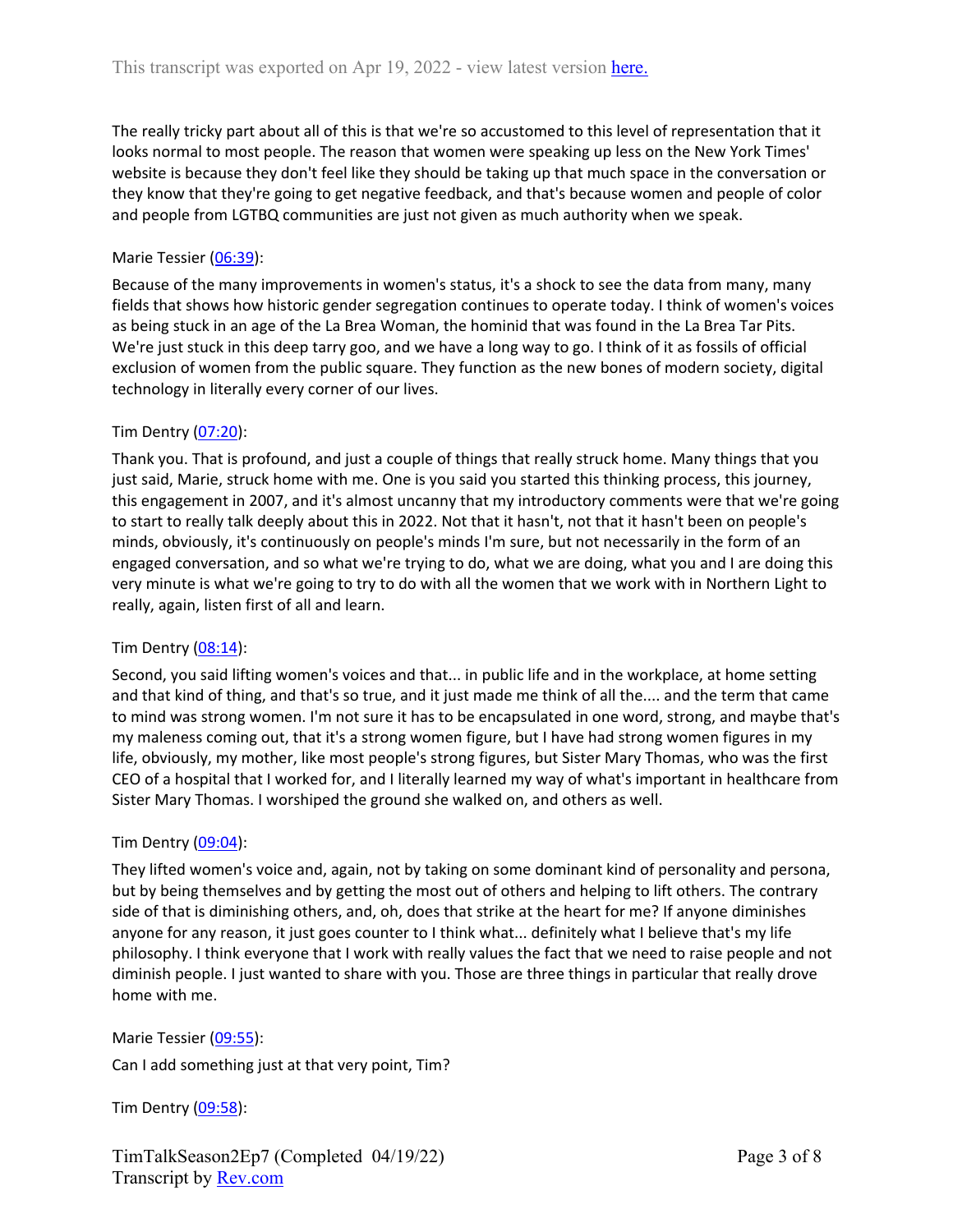### Sure. Please.

### Marie Tessier [\(10:00](https://www.rev.com/transcript-editor/Edit?token=DXsWIhX54zZQQbpX_qTey6uM2JqRj6JhnaaB56m31gYw_9XpGCOHp1bxiLJVPgLGv8tFUSvtevSIMK0XYjk_pM7gvaE&loadFrom=DocumentDeeplink&ts=600.43)):

I'm one of those people that people look at as a strong woman, and I'm assertive. I grew up with only brothers, so I had to learn how to throw the elbows like everybody else... well, like all my brothers. It works for some people, it does, but if an organization really wants to take advantage of the skills and the experience of women, one of the things managers need to do is invite their participation. "I'd like to know what your thoughts are on this," or, "Could you develop a proposal for me? I really value how you think about this problem," and, in meetings, the same kind of technique can be used.

#### Marie Tessier [\(10:42](https://www.rev.com/transcript-editor/Edit?token=ce3SLDwtJauH7xE8qeZKVYkb9pOiA0tucJkzlRGtLYiw5vYJDlC91vB2caxGGE_3LHgjp7Kr_X5HtzM3OuP8fHuhOnI&loadFrom=DocumentDeeplink&ts=642.88)):

When I talk about women and men, I want to be clear that I'm talking about two overlapping bell curves of gender. We know, obviously, that people are all along the spectrum of gender. It is useful to talk about women broadly and men broadly, and that's where the actual empirical data comes from is very gendered binary, but in a group setting or on a website, any kind of forum where people are meeting, generally speaking, men offer their ideas because they want their voice to be heard. They want to register their opinion.

#### Marie Tessier [\(11:20](https://www.rev.com/transcript-editor/Edit?token=0pvyGCK0XYwvPd7hlZp4LbS9oWaz0I71XVzM-PGtV1EoZGzhFTcE2euqxvY41CcQKgFmMo1eCqv6ssFsKOzDPRtMCJM&loadFrom=DocumentDeeplink&ts=680.09)):

Women have a different motivation, and they like to be part of a conversation. Women are also more likely to speak when they're invited to speak, so, just asking your women colleagues or your direct reports for their specific thoughts on something, it can make an entire institution bloom with new ideas and fresh thinking.

#### Tim Dentry  $(11:48)$  $(11:48)$ :

That is outstanding, and I promise you we will be putting that great advice to good use. A specific question, if I could, in your book, again, Digital Suffragists, Women, the Web, and the Future of Democracy, you explored not just the fact that women's voices are outnumbered as you look at them online, but the reasons why. Can you explain what you found out about implicit bias in particular?

#### Marie Tessier [\(12:20](https://www.rev.com/transcript-editor/Edit?token=1A-96-q_7V1AeHwQdT4AWU2Q-ptMw3T0OpkL4lqhRb-kIKUdVd8mWPsj-mvMZ_6Vc9PW9kPtZlROJfj5-ugiX9lpmSI&loadFrom=DocumentDeeplink&ts=740.67)):

The way that implicit bias operates is tricky. Implicit bias is operating like a little meter inside of us telling how important someone is, and we don't even know how it's working. We're not aware of it. That's a good explanation for why women's pain is discounted in healthcare settings. It's why she's referred to psychotherapy and he is not.

#### Marie Tessier [\(12:41](https://www.rev.com/transcript-editor/Edit?token=Ov6g2Dm6AEMV69SV2nh6Pn72hoAUdRRYSNWv6P9fos-mu6mnDJ7GeDksZKR5idB_g_yqDbUWBfMK1IwmbVvpEZSWCT8&loadFrom=DocumentDeeplink&ts=761.22)):

One of the important ways that this operates is in conversational interruptions. I don't know if your listeners have heard of manterruptions, but because... The reason that women get interrupted in a conversation, and I'm not talking about the normal kind of interruptions when people are talking over each other in everyday conversation. The reason that women get interrupted more often than men and sooner is because there's a little meter inside the other person saying, "I've already heard enough of what she has to say."

Marie Tessier [\(13:13](https://www.rev.com/transcript-editor/Edit?token=90PU1fKhH20VGAAvnrqGcBSGA3TminsuiGlCZLFVaZKTFdWL-QTEldh3Tks9ic7EMTUsouZuNu3bEXs631_yuuqIDgo&loadFrom=DocumentDeeplink&ts=793.44)):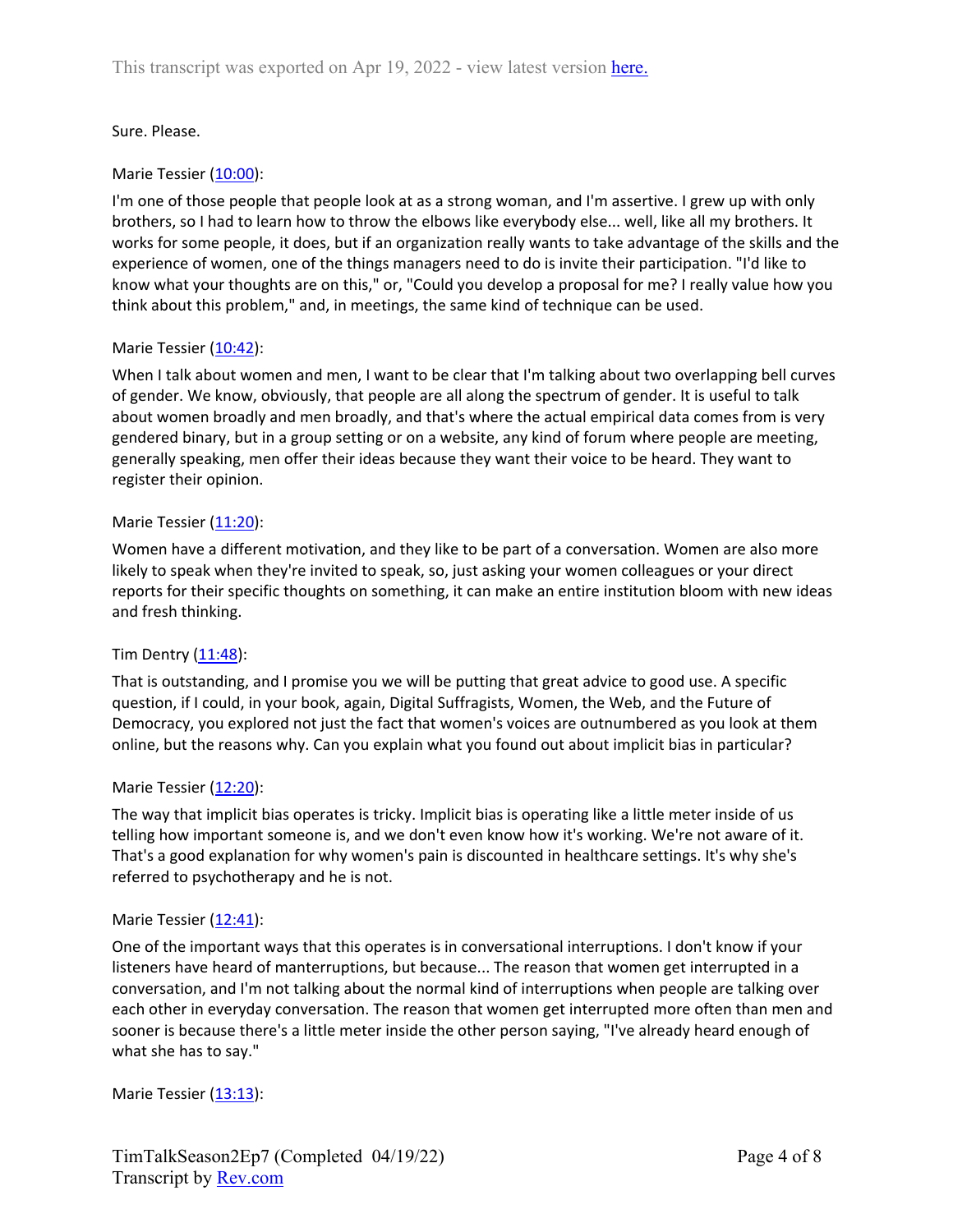The data show that women are interrupted far more often than men in group settings. It's been studied in experimental settings and in public bodies, in workplace settings. It's there. The tricky part is that we don't notice it's there. That's why it's happening. The more that you can be systematic about including voices, it's because there's an implicit bias gremlin in all of us, and being systematic about telling that gremlin to back off, that's how you fix it.

### Marie Tessier [\(13:45](https://www.rev.com/transcript-editor/Edit?token=_xT7dxMjaNlh2Iy8xknex2Akdaq12OtYLf43mjEf4RXTuuua-AQF_fdTezdgePH_KVa48vV-X5gCnIpA8J4ssyosEJ4&loadFrom=DocumentDeeplink&ts=825.05)):

Implicit bias is at work in pay differentials. When managers... and a good way to address that is that, when managers use rankings and measurable results when they evaluate employees, they can come up with specific metrics showing who really is the high performer, and it's good.

#### Tim Dentry ([14:06\)](https://www.rev.com/transcript-editor/Edit?token=neFMKaHwh3889-Rsph9jFYha5VJ1WBHA5cyundI65kBZRW0ftwKDJqHnm6TpGhaxVxvWi4T348aO0xUaoGoJavlrIp4&loadFrom=DocumentDeeplink&ts=846.3):

Wow. That was terrific. Implicit bias gremlins, I haven't heard of that. That is a terrific term. One of the term... my work mantras is embrace our imperfections. I like embrace your implicit bias gremlins. That's very good. Thank you.

#### Marie Tessier [\(14:26](https://www.rev.com/transcript-editor/Edit?token=lzZJgpvEnwX_TD_W0itz2mhyUCG46xn6ChfevU2cwQu6bpMlwq14Yqt_KolZb312j2qSCyWq4Dp2aVe8Jwu4wz230uA&loadFrom=DocumentDeeplink&ts=866.81)):

Because of these implicit biases, we know, for example, that it's been a hundred years since women earned the right to vote. I bet a lot of your listeners don't know when women first voted in the same proportion as men, and that was in 1980. It took 60 years from the time that women got the right to vote until we voted in the same proportion, and now women are a tiny bit more likely to vote than men, generally speaking. Women's representation in terms of who has a public voice, that is nowhere near close to that. We're still talking 25 to 30%, and it happens at every level of government, through every workplace.

#### Tim Dentry  $(15:09)$  $(15:09)$ :

Yes. Thank you. Marie, I want to ask you a question about how we can apply the lessons you learned to the healthcare world. We touched on that a little bit, but, first, I'd like to share a personal story of my own about a time in my career when I was navigating a major cultural clash in many aspects of that term, cultural clash, but also along gender divides at a hospital where I served in a far away land.

#### Tim Dentry ([15:42\)](https://www.rev.com/transcript-editor/Edit?token=e1LjJ-5u781G9t4v2piLtjFo39vRzEAv01wZIMjN184LibxKZE1tvr8Sa7XbX6Ft2-bGWYd-Su8ojYoR35SQhSceicg&loadFrom=DocumentDeeplink&ts=942.52):

Before I joined Northern Light Health a little more than five years ago, for nine years I was with Johns Hopkins International and six years in Abu Dhabi, and I ran two of their hospitals over that six years. It was a management kind of thing. From the workforce point of view, the medical staff was male dominant. They trained, and their home countries were Egypt and other Middle Eastern countries, and the nursing staff was female dominant and, predominantly, from the Philippines and from India.

#### Tim Dentry  $(16:21)$  $(16:21)$ :

A big area that I was really trying to influence there as part of Johns Hopkins was quality and safety and performance improvement, in building team and the like. From all of our metrics, we just really weren't hitting it. It didn't feel right, and there was a lot of blame culture. You would not embrace imperfections. You would hide imperfections and things of that nature. You would be afraid to be called out or there was no one when we try something different because the male dominant folks wouldn't listen. They wouldn't even listen to their patients, many of them.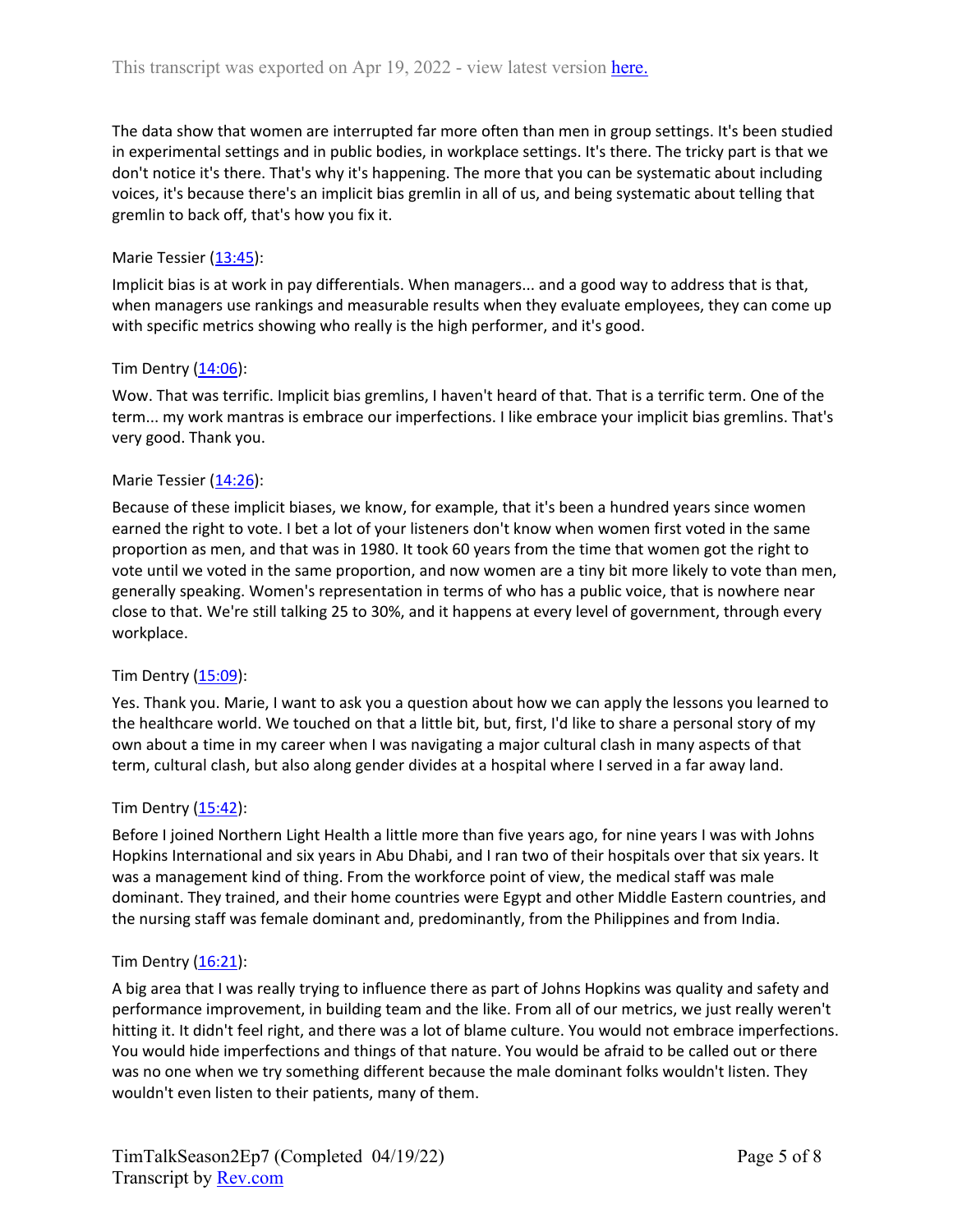### Tim Dentry ([17:03\)](https://www.rev.com/transcript-editor/Edit?token=oqdRWdDsE64ZOILQc2pNyfJj9lgViq0zEhlEwHemsJ4u2caDDWVEtkSyBk9J8t8I885Pg0KiHwMSwhWeaMnmixmdits&loadFrom=DocumentDeeplink&ts=1023.68):

As I was thinking about this and preparing my thoughts for this podcast to tell you about that story, there was another individual in this whole big picture, and that was Dr. Nellie Boma. Dr. Nellie Boma was a chief medical officer, so she reported to me as a CEO, quote unquote, reported to me. She was of Cameroon background by birth and trained in a medical school in the US and that kind of a thing, was an ER physician in New York City for a bunch of years, and decided to take the same international kind of approach. She was a nurse first, and then she went to medical school and became a physician, and then she was a medical director in the setting.

### Tim Dentry  $(17:46)$  $(17:46)$ :

We really turned it around, and we became the top quality hospital for six years, and they measured every quarter, so, every quarter, top hospital, top hospital. We really pulled together people, the disparate groups, and really said, "Let's find a common bond and a common platform to work on. This is something we need to fix, and how can we do it?" and all that. It wasn't me. It was Dr. Nellie Boma that really did it, because she had the credibility of the women that were the nurses especially because she was a nurse. She could talk that talk and she was the authority figure for those male physicians. She was the one that pulled them together, and she didn't pull them together by some sheer willpower, which probably I would've felt I can... at that time, I can make this happen through sheer willpower. She didn't do that. She was a strong-willed individual, but she did it by listening, giving encouragement and, mainly, acknowledging all of the hard work that everyone was doing and made them feel good about what they wanted to do as a team.

#### Marie Tessier [\(19:04](https://www.rev.com/transcript-editor/Edit?token=9gt6bdn7WCUTCawojikWoG6AHzNs-C8niWKElPpX3AZmu92Wv-t-k-x2X-u10tZmMUqyKXDYIxchzQlKvlUhs_axUXk&loadFrom=DocumentDeeplink&ts=1144.31)):

There's one thing about what Dr. Boma did that is really fascinating for... that has huge implications for women's voices throughout society, and that is, one... There are two things that can make sure that women have a proportionate voice to their representation in a room. One is if a woman is chairing the meeting, because the idea is that it's naturally affirming for other women to see the woman in leadership. Women in leadership cures a lot of ills it, and it doesn't mean that every woman is perfect or that every woman is affirming to all the other women. That is often not the case, but, in general terms, that's true in public bodies, empirically, absolutely 100% true.

#### Marie Tessier [\(19:51](https://www.rev.com/transcript-editor/Edit?token=-fHPdaC41TS4mQ_ouAJSdbLmWd6hfae8EM_6kGCyAl4SC4ro3v718TMNcwhWRMszlsXuwuhp1B-7PrFIkZk9slHpFqI&loadFrom=DocumentDeeplink&ts=1191.53)):

There are two times when women have a proportional voice to their representation in a room, and one is if women have the super majority, so they have to be at least 60% in a room before women get 60% of the time on the floor, and the other one is when a woman is chairing a meeting. One of the ways to use that power is also to rotate who is facilitating a meeting. You can have a timekeeper, for example, and that invests each participant with authority when they take that role. It's very much of a building process.

#### Tim Dentry  $(20:25)$  $(20:25)$ :

Well, what you just shared with me, Marie, is exactly what I wanted to listen and learn from you on such as how do we restructure conversations, how do we change the perception that women have less impact and less authority. I can absolutely see what you mean. I can picture that in my own travels.

Marie Tessier [\(20:48](https://www.rev.com/transcript-editor/Edit?token=Hgm1NmWdaMDUyGtKBqDz7J4rBbHwkpRM5uIhexA91jdTHpskBrWwKmE6bOY3dh9IlTm8dU0orjF44rjNrNrS-82q9qc&loadFrom=DocumentDeeplink&ts=1248.42)):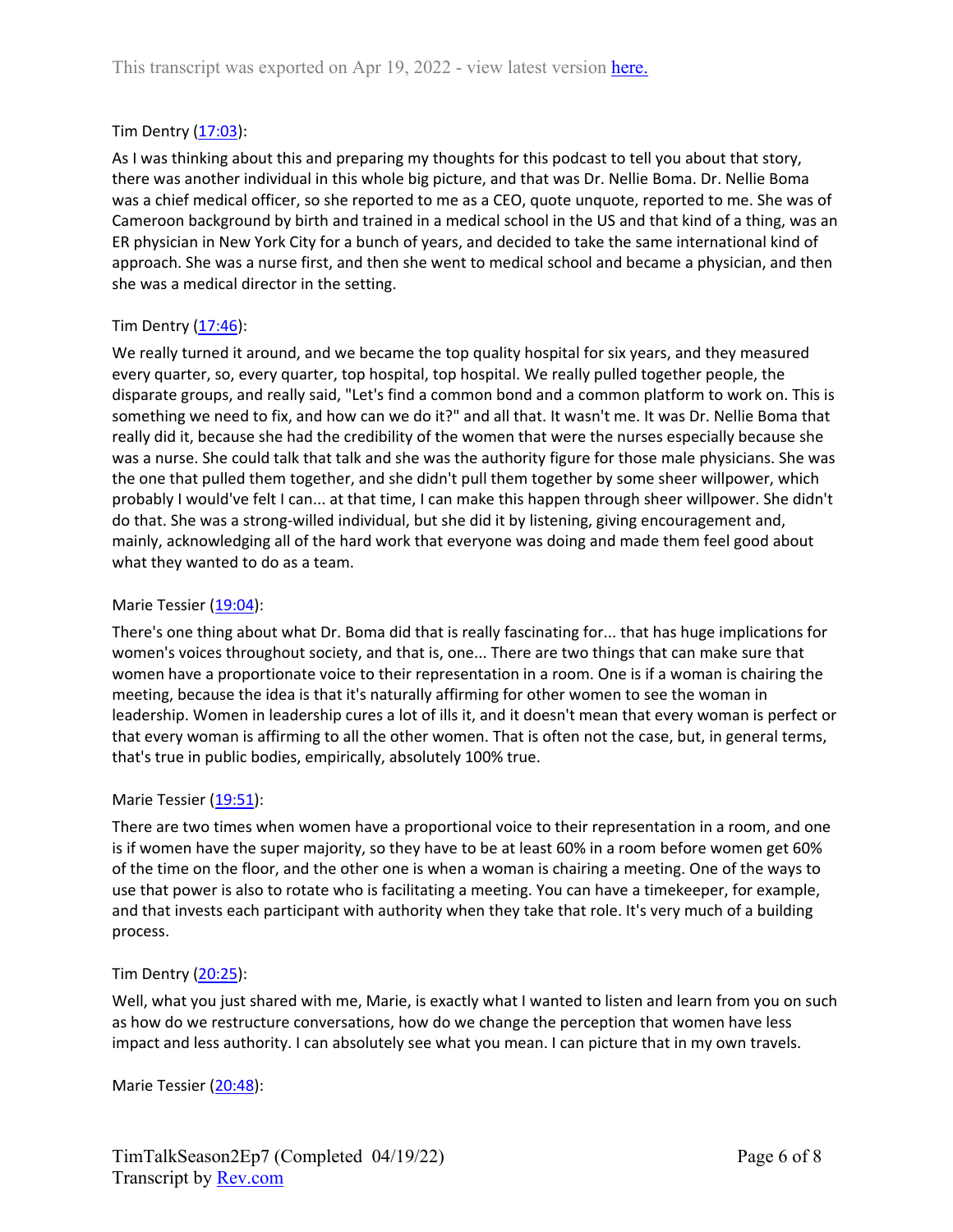# For sure.

# Tim Dentry ([20:50\)](https://www.rev.com/transcript-editor/Edit?token=L-XgA6Yh-oaAuE1imVViLLBbzKBVlkQNpGL5xYyMGkvL3qAv_Lg9qiEfn0gseEGG7mu0qfjqpBzrWDGOqlzEz28agoA&loadFrom=DocumentDeeplink&ts=1250.36):

What other good guidance and advice or things that you have seen that we can all keep in mind?

### Marie Tessier [\(20:57](https://www.rev.com/transcript-editor/Edit?token=oCLxRXC-KOkMwpk7Qe0QMDt_xO9vpfmKIFbYZlcPQ7MAivLp6Whic9qCK5dfOT9-0aaQjepZlzl5l8PhrKur3fG-j4w&loadFrom=DocumentDeeplink&ts=1257.75)):

Well, I think the good news about what I... the iceberg that I hit in my role at the New York Times is that, in all of these conversations, digital tools and checklists can have a really powerful impact on workplaces and clinical practices, and structure is really the key word in constructive, isn't it?

### Marie Tessier [\(21:20](https://www.rev.com/transcript-editor/Edit?token=VRYq7_alAyxwLb88sxolEke45CanmwanGviCYaQXm8eIkMDGTKWfRONBWL2XcYuYievUCk6ot45uBEgvVboAVGVNeVs&loadFrom=DocumentDeeplink&ts=1280.16)):

Sheryl Sandberg, the author of the Lean In, tells a story about a physician who watched her TED Talk that led to her book. He was leading medical students on rounds in a hospital, and he's like, "Wow, my women students aren't speaking up, but they're half of the students who are here. What is going on?" It was a prestigious school. Every single woman who was there was a rock star and many of them surely knew the answers, so he's wondering what's... Is it something about me? What's going on? What he did is he restructured his process so that every student would have an opportunity to speak. He called on people systematically to answer, and he wouldn't... and before the end of the rounds, everyone had to pitch into the conversation at some level.

#### Marie Tessier [\(22:04](https://www.rev.com/transcript-editor/Edit?token=CFOE7dL3rI1LR6nqXwvcZZyp5722OMz21O2zxLniEsOlnGbVmlPyKxM1aXVqMYOlo1EErNlRNyg2wD5OhbCD8-N3PBI&loadFrom=DocumentDeeplink&ts=1324.9)):

The really wonderful part about making a change like that is that the women began volunteering because their authority was being affirmed in real time every single day. Once their authority in the group was established and affirmed out by the physician's leadership, they were empowered to take a full role in their job.

#### Marie Tessier [\(22:29](https://www.rev.com/transcript-editor/Edit?token=2rqq8ujf_Rp7ZBQS2mWDDmCg_bV6-78WWhIEL5pO82Bp7HhfbAyYcMh_ejoEPS3g_EygF2s30k1crxzEhpqsppOp4zs&loadFrom=DocumentDeeplink&ts=1349.5)):

Tiny change. Huge impact. The same thing can happen in clinical settings simply by repeating something that someone says. Evidence-based medicine is a good example. I mentioned earlier about pain treatment. Someone verbally can refer back, "So your pain is about a four," and that is it serves as a cognitive reminder about what you're actually dealing with in case you want to send the woman to psychotherapy because her hip hurts. It can happen in meetings systematically when a chair asks each, goes around room to ask each person.

#### Marie Tessier [\(23:06](https://www.rev.com/transcript-editor/Edit?token=DiSrGVDjCkOzV0si8VeX3R5i85RT8GFgQfIrblYWfO77nQH0Bgj2E9JoImt8trJdMvAvk--PnTFjfgldb6JyBJEbnRI&loadFrom=DocumentDeeplink&ts=1386.19)):

If I'm facilitating a meeting and there are some people who are speaking up and some people are not, what I like to do is to systematically go around and say, "Oh, well, we've heard from Tim, but we haven't heard from Susan. What are your thoughts, Susan?" It can be a shock at first, but what you do is establish a norm of everyone participating in the conversation. Not only that, but the person facilitating the meeting is indicating to everyone else that every voice needs to be heard.

#### Marie Tessier [\(23:35](https://www.rev.com/transcript-editor/Edit?token=MhRortplJ70QhtWQqeibVupVrISVFGUKu9X1RGwoDa0AiiKN3zOJcZ3sWKJSkO5ZlOvS8iNjdEJPEi166nRRzqSfXig&loadFrom=DocumentDeeplink&ts=1415.17)):

Using those kinds of techniques are really very simple, and they're good for everyone. It's good for businesses and institutions when women's voices are heard. It's good for businesses and institutions